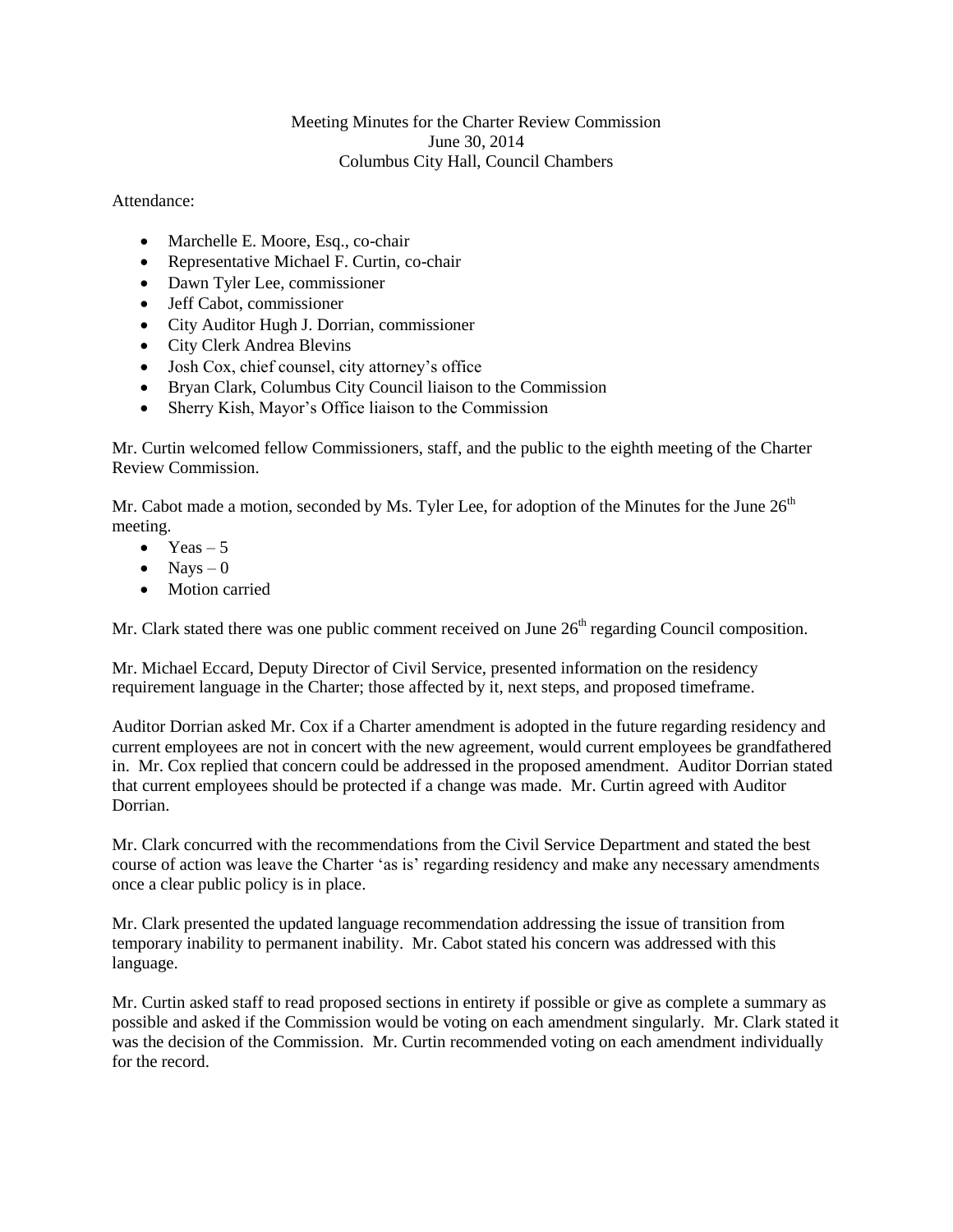Mr. Cabot asked if the electors will be voting on each issue separately or as a whole. Mr. Clark responded with a summary of the Council actions that will take place regarding the amendments after the Commission forwards their recommendations to Council. Mr. Cox responded that the grouping of items for the ballot would be a decision of the City Council.

Mr. Clark presented the proposed language for Annual Reports of the City of Columbus, Section 231, and read the section in its entirety.

Mr. Cabot made a motion, seconded by Auditor Dorrian, to approve the proposed language and forward to City Council for their consideration as a proposed Charter amendment.

- Yeas  $-5$
- $\bullet$  Navs 0
- Motion carried

Mr. Clark presented the proposed language for Charter Review Commissions charter amendment and read the section in its entirety.

Ms. Moore stated there had been great benefit of having a co-chair and would like some flexibility in the language to allow for the possibility of a co-chair. Mr. Curtin asked Mr. Cox if the language as proposed would limit the appointment of a co-chair and if the language should be amended if the Commission agrees with Ms. Moore's proposal. Mr. Cox responded the language does not preclude having a co-chair but identifies the member jointly appointed by Mayor and Council as the person serving as chair, which would tend to limit it to one person.

Mr. Curtin asked if Ms. Moore would like to propose an amendment to require a co-chair or have permissive type language that would allow it. Ms. Moore stated preference for permissive type language and that she could accept the language as it is, but would like to add the benefit of a co-chair, if possible and if there was agreement from the other Commissioners.

Auditor Dorrian proposed language that in the absence of the chair, the Commission may elect a co-chair to carry out the duties of the chair. Ms. Moore replied that if the chair were present at every meeting, there would be no relief in the workload. Auditor Dorrian replied he could accept the concept and any language suggested. Ms. Kish explained the thought process behind the language as proposed, the extended timeframe of six months for the Commission to complete its work, and the possibility of a time when Council and Mayor do not agree there would be a joint person from both sides, and then two appointed representatives from each for fairness.

Mr. Cabot asked about the history of chairing the Commission. Mr. Clark replied the most recent Charter Review Committees had a single chair and vice-chair.

Mr. Clark added that the proposed language would provide enough flexibility to accomplish the goal of sharing the burden of work and that Council echoed the administration's concern of writing a co-chair into the Charter based on the way the appointments are made and the chance that an appointee of the Mayor or Council may have more control over the agenda or the items that come before the Commission.

Ms. Moore stated she could accept the language as written.

Ms. Tyler Lee made a motion, seconded by Auditor Dorrian, to approve the proposed language and forward to City Council for their consideration as a proposed Charter amendment.

 $\bullet$  Yeas – 5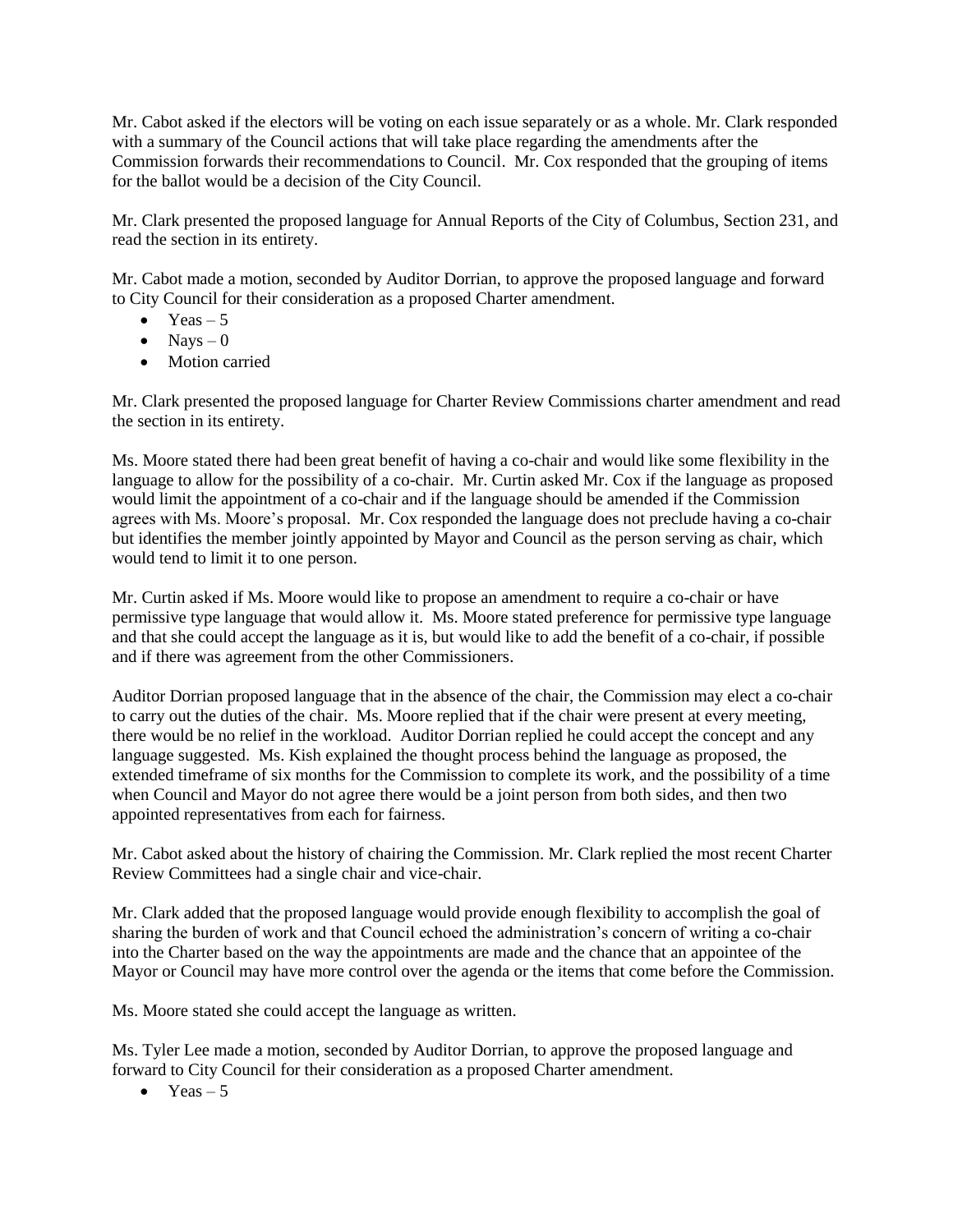- $\bullet$  Navs 0
- Motion carried

Ms. Kish presented the proposed language for the Charter Technical Corrections charter amendment and read the section in its entirety.

Mr. Cabot made a motion, seconded by Ms. Moore, to approve the proposed language and forward to City Council for their consideration as a proposed Charter amendment.

- $\bullet$  Yeas 5
- $\bullet$  Navs 0
- Motion carried

Mr. Clark summarized the proposed language for The City Clerk, Sections 11, 14, and 145, charter amendment.

Mr. Curtin asked Clerk Blevins if the City Clerk's office was comfortable with the proposed amendments to these sections. Clerk Blevins replied that she was in agreement, that there are other duties of the City Clerk within City Code, etc. but as far as language that is included within the City Charter, the proposed amendment is accurate.

Ms. Moore made a motion, seconded by Mr. Cabot, to approve the proposed language and forward to City Council for their consideration as a proposed Charter amendment.

- Yeas  $-5$
- $\bullet$  Nays 0
- Motion carried

Ms. Kish presented the proposed language for the Civil Service Re-instatement to the Eligible List, Section 149(k) charter amendment and read it in its entirety.

Ms. Tyler Lee made a motion, seconded by Ms. Moore, to approve the proposed language and forward to City Council for their consideration as a proposed Charter amendment.

- $\bullet$  Yeas 5
- $\bullet$  Nays 0
- Motion carried

Mr. Clark presented the proposed language for the Elected Official Compensation, Sections 7, 15, and 59, charter amendment.

Ms. Moore asked if the last sentence in Section 15-4 had always been in the proposed language recommendations. Mr. Clark responded it had been in the recommendations from the beginning.

Mr. Cabot asked if Section 15.5 intended to mean that Council can accept the recommendations for the Mayor, City Auditor, and City Attorney and not Council or if it meant that Council can adopt for all offices up to the number the Commission recommended. Mr. Clark responded it would cover both proposed scenarios.

Auditor Dorrian asked if the language gave Council the authority to set its own salaries and but not the salaries for the Mayor, City Attorney, and City Auditor. Mr. Clark responded that under the current charter, Council has the authority by ordinance to establish the salaries of any elected office holder and the proposed language would maintain the independence of Council in making the decision regarding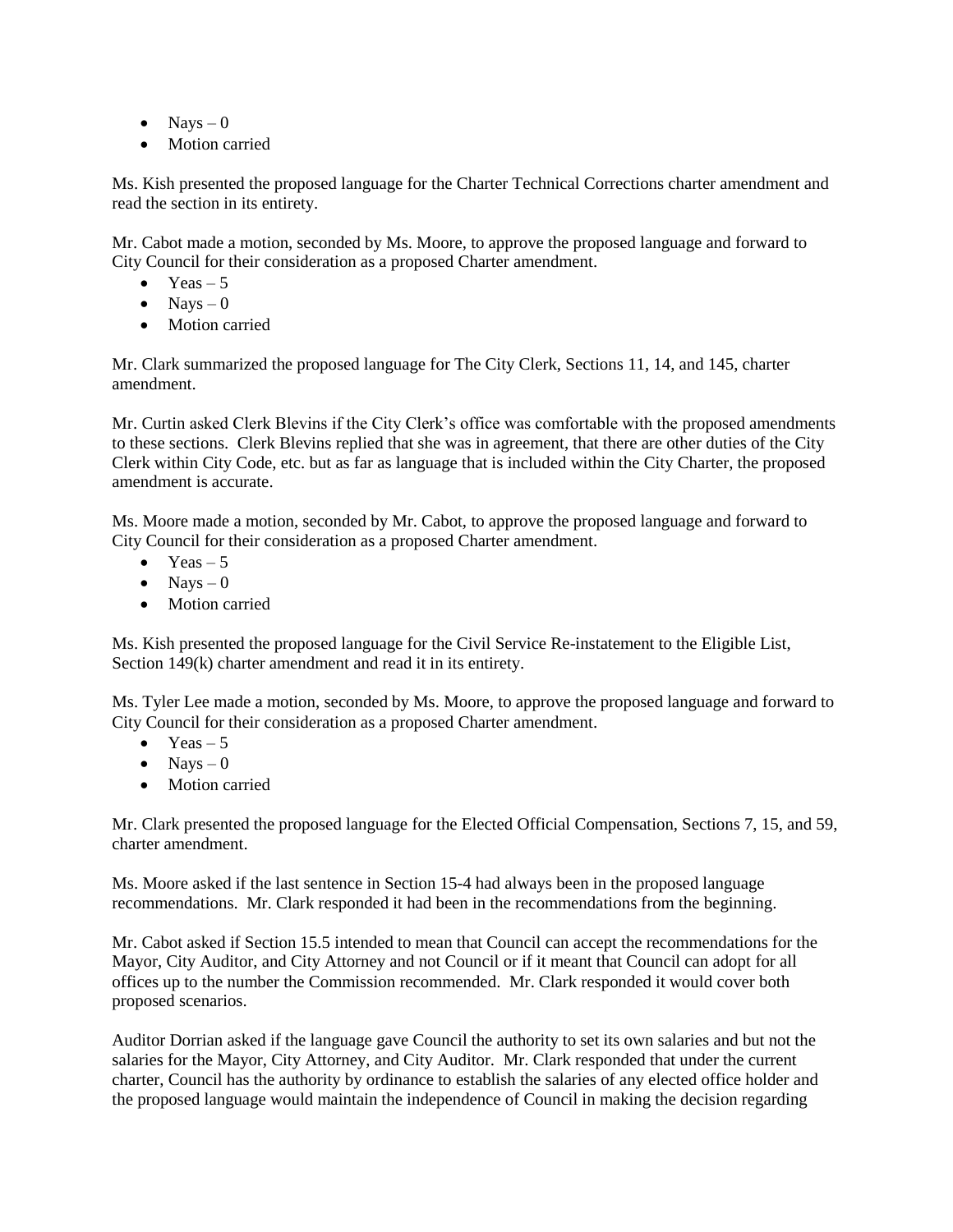salaries but would give an objective standard to inform that decision. Auditor Dorrian responded that care should be taken so that no actions should impede the independence of the offices of the Mayor, City Attorney, City Auditor and Council itself in their designated roles and separation of powers.

Ms. Moore made a motion, seconded by Ms. Tyler Lee, to approve the proposed language and forward to City Council for their consideration as a proposed Charter amendment.

- $\bullet$  Yeas 5
- $\bullet$  Nays 0
- Motion carried

Mr. Clark summarized the proposed language for Elections, Sections 41-56, 200-223, and 234, charter amendment.

Ms. Tyler Lee asked if this recommendation was approved by the voters, what the process would be to inform the citizenry of the new process for the circulating of petitions and the filing with the City Clerk. Mr. Clark responded the new policy and templates would be posted on the City Council/City Clerk website so there are clear, consistent, and predicable guidelines.

Mr. Curtin thanked staff for its work and stated the provisions will go a long way toward balancing state statutes when necessary and maintaining city's home rule authority. Mr. Cabot requested the 21 pages be forwarded to the board of elections for their review, as well.

Mr. Curtin stated a recommendation that Council would approve this provision to stand as a separate proposed change for the voters of Columbus.

Mr. Cabot made a motion, seconded by Ms. Tyler Lee, to approve the proposed language and forward to City Council for their consideration as a proposed Charter amendment.

- $\bullet$  Yeas 5
- $\bullet$  Navs 0
- Motion carried

Mr. Clark presented proposed language for the Equal Rights and Non-Discrimination and read the section in its entirety.

Ms. Tyler Lee made a motion, seconded by Auditor Dorrian, to approve the proposed language and forward to City Council for their consideration as a proposed Charter amendment.

- $\bullet$  Yeas 5
- $\bullet$  Nays 0
- Motion carried

Ms. Kish presented the proposed language for Ethics and Prohibited Acts for Public Officials, Sections 6 and 227, charter amendment.

Auditor Dorrian made a motion, seconded by Mr. Cabot, to approve the proposed language and forward to City Council for their consideration as a proposed Charter amendment.

- Yeas  $-5$
- $\bullet$  Nays 0
- Motion carried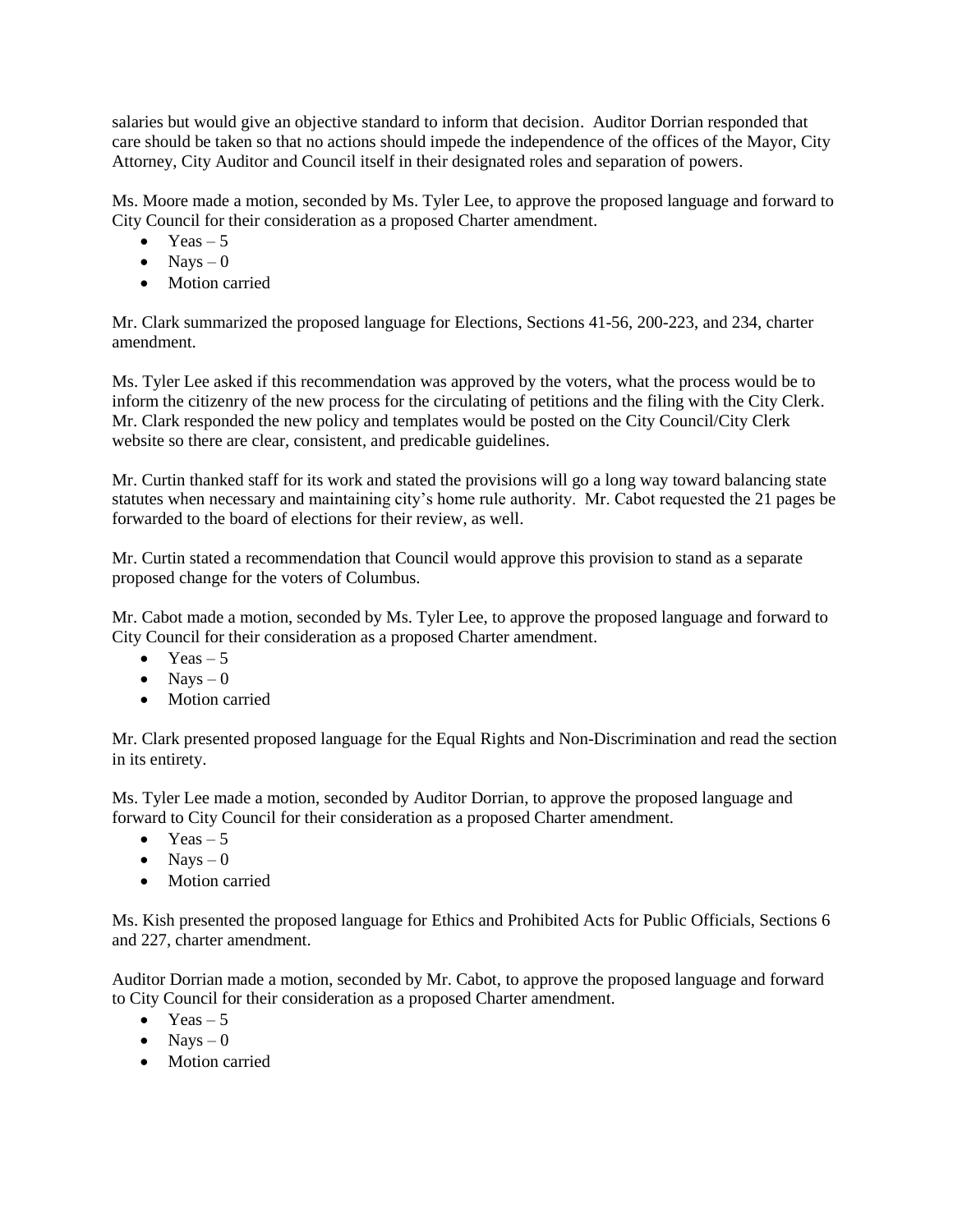Ms. Kish presented the proposed language on the Mayor's Budget Estimate, Section 26, charter amendment and read the sentences including the changes.

Auditor Dorrian made a motion, seconded by Ms. Tyler Lee, to approve the proposed language and forward to City Council for their consideration as a proposed Charter amendment.

- $\bullet$  Yeas 5
- $\bullet$  Nays 0
- Motion carried

Mr. Clark presented the proposed language for the Open Meetings charter amendments and read the section in its entirety.

Ms. Moore made a motion, seconded by Ms. Tyler Lee, to approve the proposed language and forward to City Council for their consideration as a proposed Charter amendment.

- $\bullet$  Yeas 5
- $\bullet$  Navs 0
- Motion carried

Ms. Kish presented the proposed language for the Prohibited Use of Public Funds charter amendment and read the section in its entirety.

Mr. Cabot made a motion, seconded by Auditor Dorrian, to approve the proposed language and forward to City Council for their consideration as a proposed Charter amendment.

- $\bullet$  Yeas 5
- $\bullet$  Navs 0
- Motion carried

Mr. Clark presented the proposed language for the Public Records charter amendment and read the section in its entirety.

Ms. Moore made a motion, seconded by Mr. Curtin, to approve the proposed language and forward to City Council for their consideration as a proposed Charter amendment.

- $\bullet$  Yeas 5
- $\bullet$  Navs 0
- Motion carried

Mr. Clark summarized the proposed language for Qualifications for City Elected Officials, Sections 4, 6, 58, 66 and 79, charter amendment.

Mr. Cabot made a motion, seconded by Auditor Dorrian, to approve the proposed language and forward to City Council for their consideration as a proposed Charter amendment.

- $\bullet$  Yeas 5
- $\bullet$  Navs 0
- Motion carried

Ms. Kish summarized the proposed language for Recreation and Parks Commission, Section 128, charter amendment.

Mr. Curtin made a motion, seconded by Ms. Tyler Lee, to approve the proposed language and forward to City Council for their consideration as a proposed Charter amendment.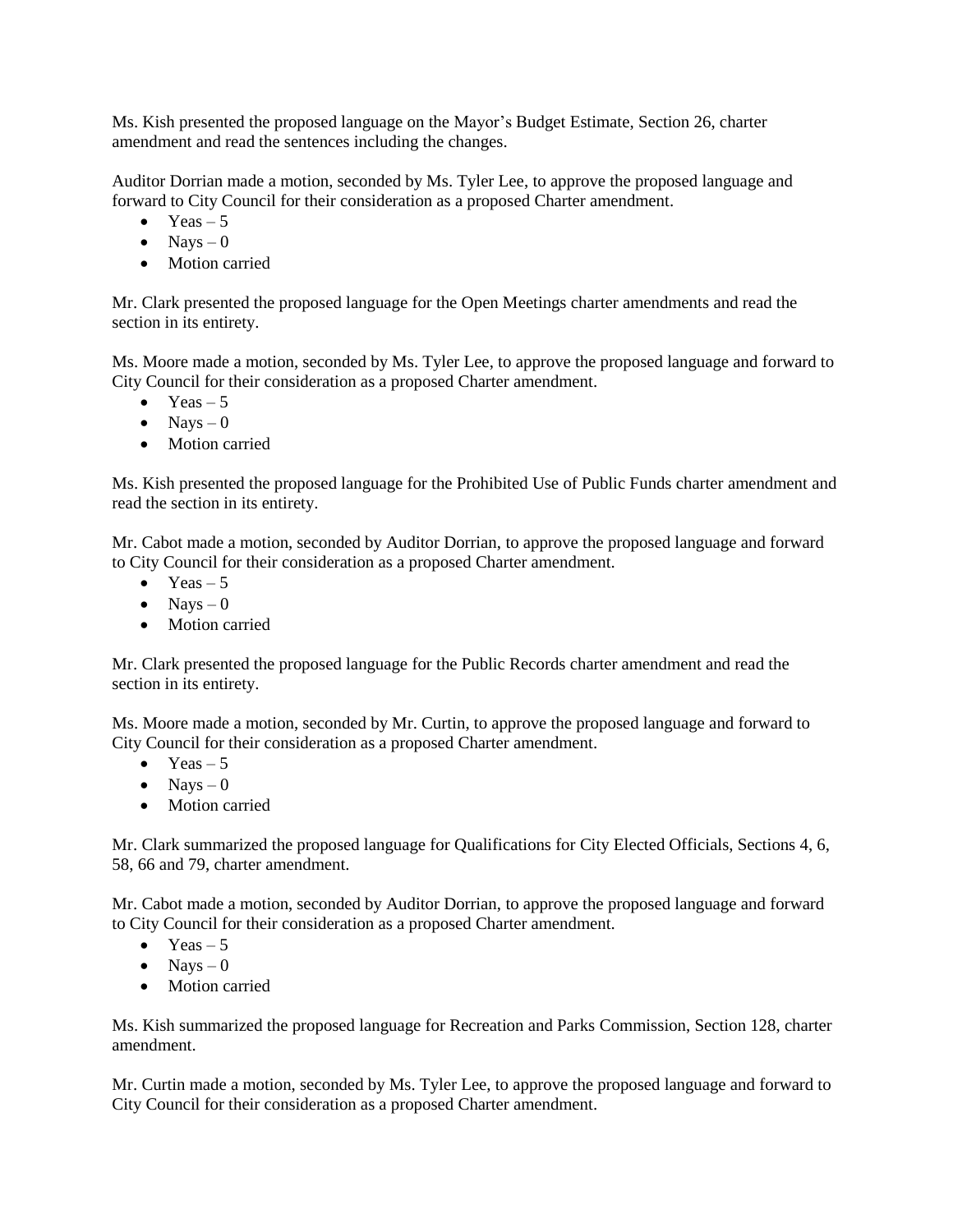- $\bullet$  Yeas 5
- $\bullet$  Nays 0
- Motion carried

Mr. Clark summarized the proposed language for the Sinking Fund, Sections 15, 26, 32, 61, 93, 120, 121, 123, and 133-141.

Auditor Dorrian stated this proposed language was a co-recommendation to streamline government services. Auditor Dorrian asked if the language regarding its effective date was in the proposed language of the amendment. Mr. Cox replied the language would be included in the ballot question authorized by City Council.

Auditor Dorrian made a motion, seconded by Mr. Cabot, to approve the proposed language and forward to City Council for their consideration as a proposed Charter amendment.

- $\bullet$  Yeas 5
- $\bullet$  Navs 0
- Motion carried

Mr. Clark presented the proposed language on The Council, Sections 3-19, 33, and 34, charter amendment.

Auditor Dorrian made a motion, seconded by Mr. Cabot, to approve the proposed language and forward to City Council for their consideration as a proposed Charter amendment.

- $\bullet$  Yeas 5
- $\bullet$  Navs 0
- Motion carried

Mr. Clark presented the issue of Council Wards. Mr. Curtin stated there was no recommendation for changing the current structure of Council but this issue is the most repetitive comment from a few members of the public.

Auditor Dorrian stated his strong belief Council should retain the at-large structure, that every elected official should be responsible for and should answer to every voter in the community, and did not support the decision to move to wards. Ms. Tyler Lee stated support of the current structure. Mr. Curtin concurred with Auditor Dorrian's reasons why Columbus is better off with the at-large system and opposed the current public effort to move to a ward system.

Mr. Cabot made a motion, seconded by Ms. Moore, to express the Commission's opposition to efforts presented to change Council composition from an at-large to a ward system.

- $\bullet$  Yeas 5
- $\bullet$  Nays 0
- Motion carried

Ms. Kish presented the staff recommendation regarding the residency requirement.

Auditor Dorrian moved to accept the recommendation of the administration regarding the residency requirement being held or tabled until such time that has been sufficiently reviewed and studied by all parties involved.

Ms. Tyler Lee recommended the 18-24 month timeline be included in the Commission's final report.